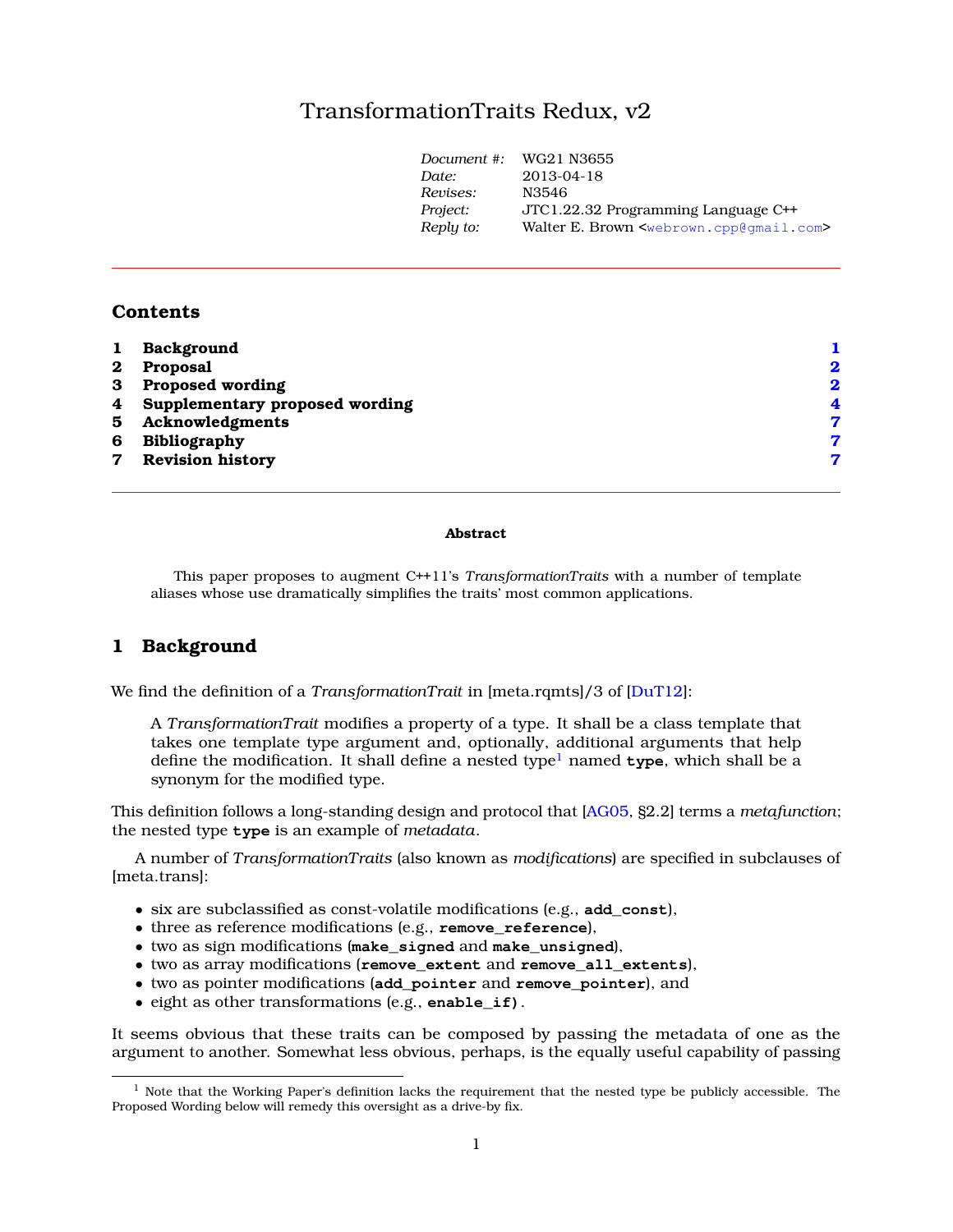a metafunction itself as an argument to another metafunction. It is a strength of the design that both forms of composition are available to programmers.

#### <span id="page-1-0"></span>**2 Proposal**

Unfortunately, the above-described flexibility comes with a cost for the most common use cases. In a template context, C++ requires that each "metacall" to a metafunction bear syntactic overhead in the form of an introductory **typename** keyword, as well as the suffixed **::type**:

typename *metafunction-name*<*metafunction-argument(s)*>::type

Even relatively straightforward compositions can rather quickly become somewhat messy; deeper nesting is downright unwieldy:

```
1 template< class T > using reference_t
2 = typename conditional<is_reference<T>::value, T,
3 typename add_lvalue_reference<T>::type>::type;
```
Worse, accidentally omitting the keyword can lead to diagnostics that are arcane to programmers who are inexpert in metaprogramming details.

In our experience, passing metafunctions (rather than metadata) constitutes a relatively small fraction of metafunction compositions. We find ourselves passing metafunction results far more frequently. We therefore **propose to add a set of template aliases for the library's** *TransformationTraits* in order to reduce the programmer burden of expressing this far more common case. Note, in the following rewrite of the above example, the absence of any **typename** keyword, as well as the absence of any **::type** suffix, thus condensing the statement from 3 to 2 lines of code:

```
1 template< class T > using reference_t
2 = conditional_t< is_reference<T>::value, T, add_lvalue_reference_t<T> >;
```
As shown in the proposed wording below, we recommend that aliases be named according to a consistent pattern, namely the name of the aliased trait suffixed by  $\cdot t$ , the conventional suffix denoting a type alias. Thus, for example, the alias for **add\_cv<T>::type** would be **add\_cv\_t**.

#### <span id="page-1-1"></span>**3 Proposed wording**

Modify [meta.rqmts]/3 of [\[DuT12\]](#page-6-3) as follows:

A *TransformationTrait* . . . shall define a publicly accessible nested type named **type**, which . . . .

Add the following text to the **<type\_traits>** synopsis [meta.type.synop] of [\[DuT12\]](#page-6-3). At the discretion of the Project Editor, the text may be inserted as a unit or may be distributed/merged among the various trait subclassifications.

```
// 20.9.7.1, const-volatile modifications:
template <class T>
  using remove_const_t = typename remove_const<T>::type;
template <class T>
  using remove_volatile_t = typename remove_volatile<T>::type;
```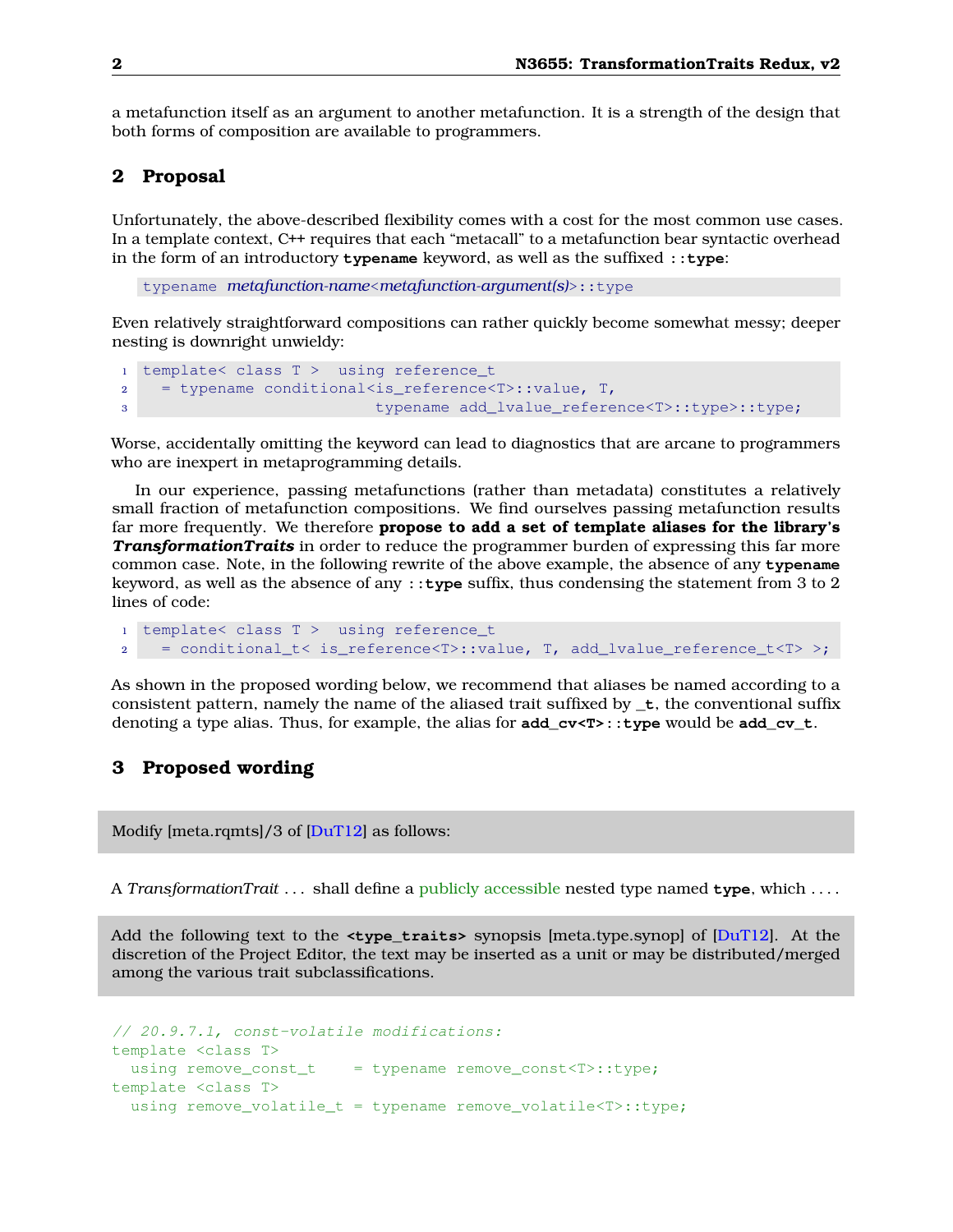template <class T> using remove  $cv$   $t$  = typename remove  $cv < T$  $\ge$ :type; template <class T> using  $add\_const\_t$  = typename  $add\_const < T$ >::type; template <class T> using add\_volatile\_t = typename add\_volatile<T>::type; template <class T> using  $add\_cv\_t$  = typename  $add\_cv < T$ ::type; // 20.9.7.2, reference modifications: template <class T> using remove\_reference\_t = typename remove\_reference<T>::type; template <class T> using add\_lvalue\_reference\_t = typename add\_lvalue\_reference<T>::type; template <class T> using add\_rvalue\_reference\_t = typename add\_rvalue\_reference<T>::type; // 20.9.7.3, sign modifications: template <class T> using make\_signed\_t = typename make\_signed<T>::type; template <class T> using make\_unsigned\_t = typename make\_unsigned<T>::type; // 20.9.7.4, array modifications: template <class T> using remove\_extent\_t = typename remove\_extent<T>::type; template <class T> using remove\_all\_extents\_t = typename remove\_all\_extents<T>::type; // 20.9.7.5, pointer modifications: template <class T> using remove\_pointer\_t = typename remove\_pointer<T>::type; template <class T> using add\_pointer\_t = typename add\_pointer<T>::type; // 20.9.7.6, other transformations: template <size\_t Len, std::size\_t Align=*default-alignment*> // see 20.9.7.6 using aligned\_storage\_t = typename aligned\_storage<Len,Align>::type; template <std::size\_t Len, class... Types> using aligned\_union\_t = typename aligned\_union<Len,Types...>::type; template <class T> using decay\_t  $=$  typename decay<T>::type; template <bool b, class T=void> using enable\_if\_t  $=$  typename enable\_if<br/>b. T>::type; template <bool b, class T, class F> using conditional\_t = typename conditional<br/> <br/>type; template <class... T> using common\_type\_t = typename common\_type<T...>::type; template <class T> using underlying\_type\_t = typename underlying\_type<T>::type; template <class T> using result of  $t = typename$  result of<T>::type;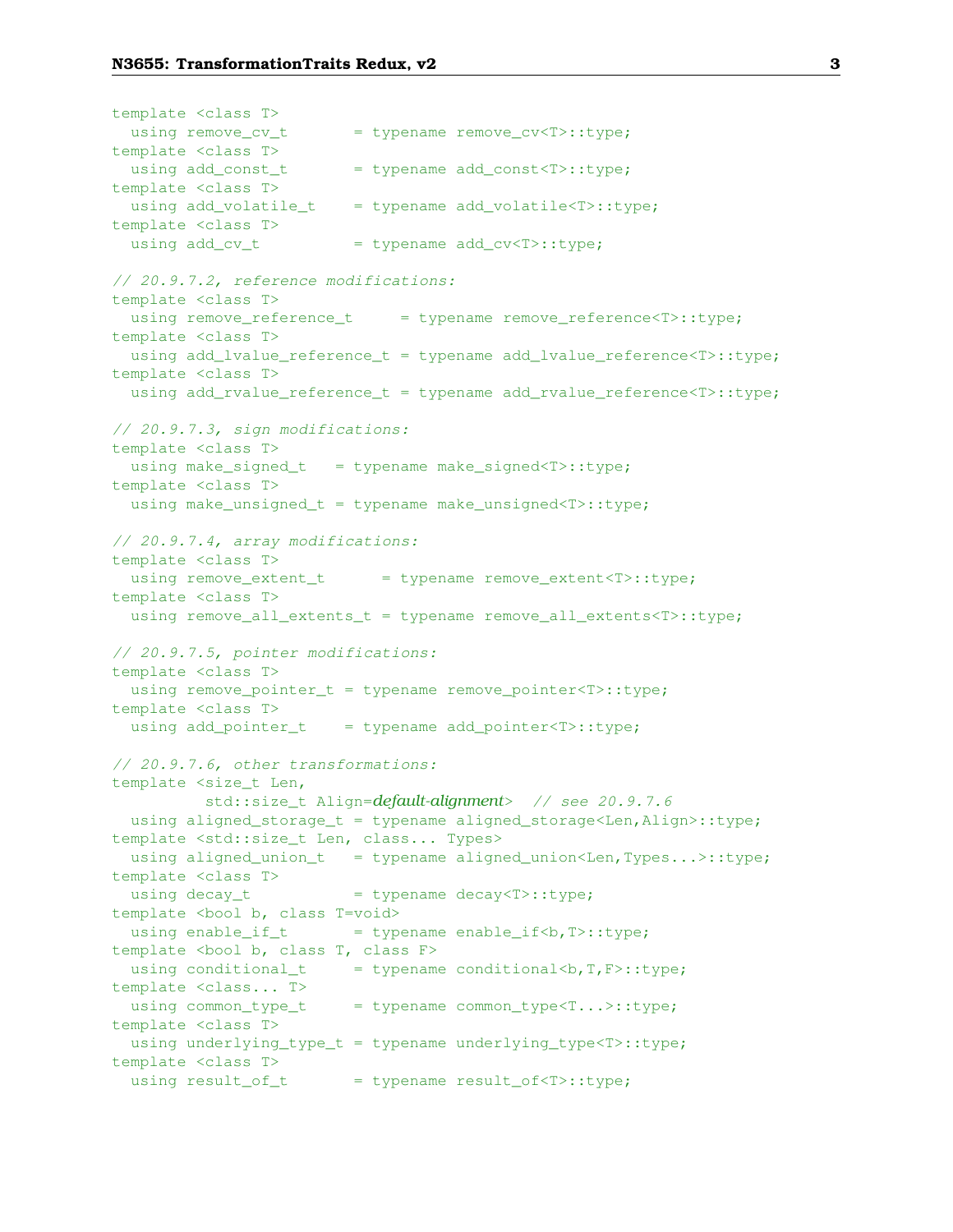# <span id="page-3-0"></span>**4 Supplementary proposed wording**

The following wording is provided in response to LWG's request that aliases for **::type** members be consistently provided for all the type traits, not only for those classified as *TransformationTraits*. Accordingly, this section provides the specifications needed in order to complete the set.

Add the following text to the **<type\_traits>** synopsis [meta.type.synop] of [\[DuT12\]](#page-6-3). At the discretion of the Project Editor, the text may be inserted as a unit or may be distributed/merged among the various trait subclassifications.

| // 20.9.4.1, primary type categories:   |  |                                                                                         |
|-----------------------------------------|--|-----------------------------------------------------------------------------------------|
| template <class t=""></class>           |  |                                                                                         |
| using is_void_t                         |  | = typename is_void <t>::type;</t>                                                       |
| template <class t=""></class>           |  |                                                                                         |
| using is_integral_t                     |  | = typename is_integral <t>::type;</t>                                                   |
| template <class t=""></class>           |  |                                                                                         |
| using is_floating_point_t               |  | = typename is_floating_point <t>::type;</t>                                             |
| template <class t=""></class>           |  |                                                                                         |
| using is_array_t                        |  | = typename is_array <t>::type;</t>                                                      |
| template <class t=""></class>           |  |                                                                                         |
| using is_pointer_t                      |  | = typename is_pointer <t>::type;</t>                                                    |
| template <class t=""></class>           |  |                                                                                         |
| using is_lvalue_reference_t             |  | = typename is_lvalue_reference <t>::type;</t>                                           |
| template <class t=""></class>           |  |                                                                                         |
| using is_rvalue_reference_t             |  | = typename is_rvalue_reference <t>::type;</t>                                           |
| template <class t=""></class>           |  |                                                                                         |
|                                         |  | using is_member_object_pointer_t = typename is_member_object_pointer <t>::type;</t>     |
| template <class t=""></class>           |  |                                                                                         |
|                                         |  | using is_member_function_pointer_t = typename is_member_function_pointer <t>::type;</t> |
| template <class t=""></class>           |  |                                                                                         |
| using is_enum_t                         |  | = typename is_enum <t>::type;</t>                                                       |
| template <class t=""></class>           |  |                                                                                         |
| using is_union_t                        |  | = typename is_union <t>::type;</t>                                                      |
| template <class t=""></class>           |  |                                                                                         |
| using is_class_t                        |  | = typename is_class <t>::type;</t>                                                      |
| template <class t=""></class>           |  |                                                                                         |
| using is_function_t                     |  | = typename is_function <t>::type;</t>                                                   |
| // 20.9.4.2, composite type categories: |  |                                                                                         |
| template <class t=""></class>           |  |                                                                                         |
| using is_reference_t                    |  | = typename is_reference <t>::type;</t>                                                  |
| template <class t=""></class>           |  |                                                                                         |
| using is_arithmetic_t                   |  | = typename is_arithmetic <t>::type;</t>                                                 |
| template <class t=""></class>           |  |                                                                                         |
| using is_fundamental_t                  |  | = typename is_fundamental <t>::type;</t>                                                |
| template <class t=""></class>           |  |                                                                                         |
| using is_object_t                       |  | = typename is_object <t>::type;</t>                                                     |
| template <class t=""></class>           |  |                                                                                         |
| using is_scalar_t                       |  | = typename is_scalar <t>::type;</t>                                                     |
| template <class t=""></class>           |  |                                                                                         |
| using is_compound_t                     |  | = typename is_compound <t>::type;</t>                                                   |
| template <class t=""></class>           |  |                                                                                         |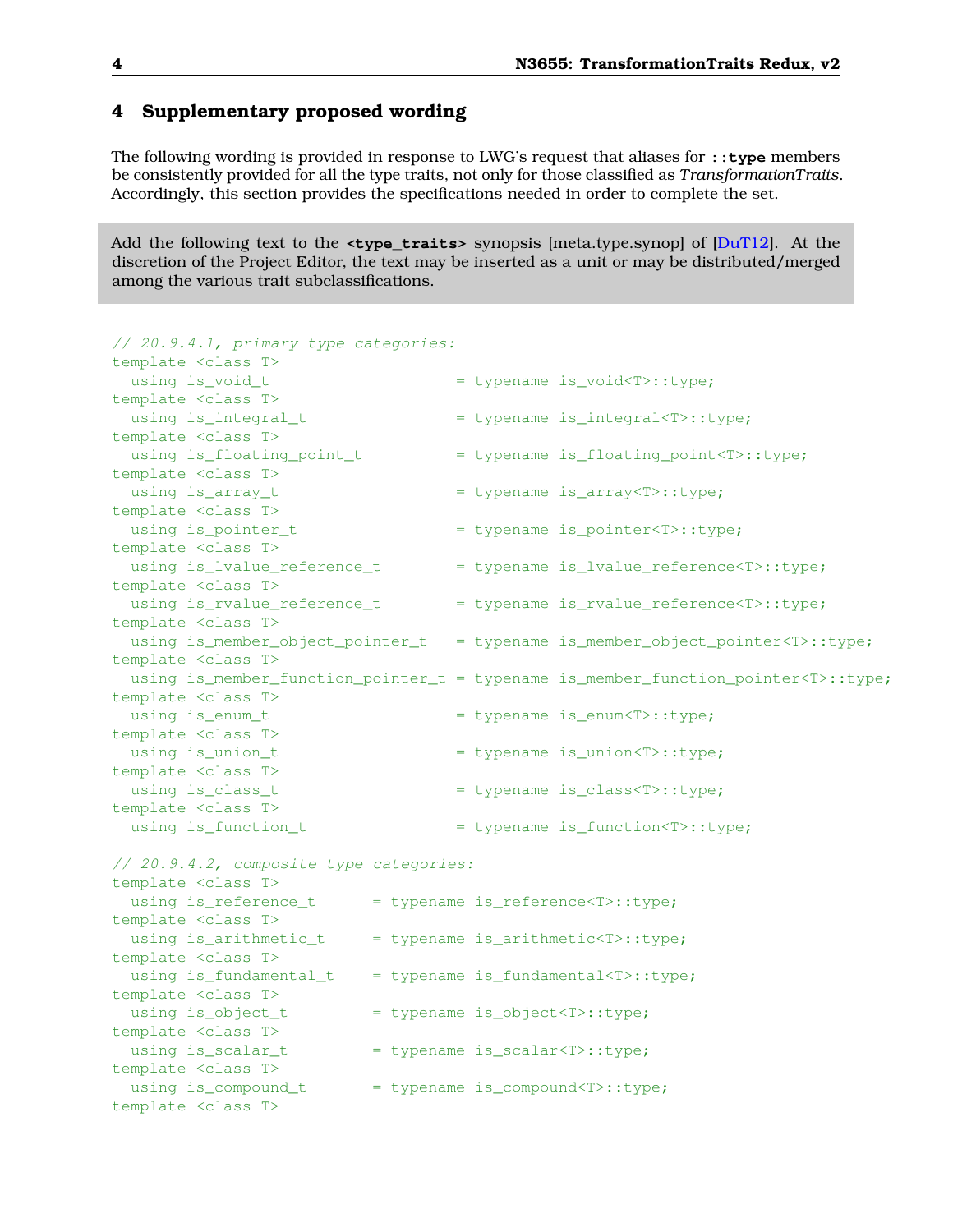using is\_member\_pointer\_t = typename is\_member\_pointer<T>::type; // 20.9.4.3, type properties: template <class T> using is\_const\_t  $=$  typename is\_const<T>::type; template <class T> using is volatile t  $=$  typename is volatile<T>::type; template <class T> using is\_trivial\_t = typename is\_trivial<T>::type; template <class T> using is\_trivially\_copyable\_t = typename is\_trivially\_copyable<T>::type; template <class T> using is\_standard\_layout\_t = typename is\_standard\_layout<T>::type; template <class T> using is\_pod\_t  $=$  typename is\_pod<T>::type; template <class T> using is\_literal\_type\_t = typename is\_literal\_type<T>::type; template <class T> using is\_empty\_t  $=$  typename is\_empty<T>::type; template <class T> using is\_polymorphic\_t = typename is\_polymorphic<T>::type; template <class T> using is\_abstract\_t = typename is\_abstract<T>::type; template <class T> using is\_signed\_t = typename is\_signed<T>::type; template <class T> using is\_unsigned\_t = typename is\_unsigned<T>::type; template <class T, class... Args> using is\_constructible\_t = typename is\_constructible<T, Args...>::type; template <class T> using is\_default\_constructible\_t = typename is\_default\_constructible<T>::type; template <class T> using is\_copy\_constructible\_t = typename is\_copy\_constructible<T>::type; template <class T> using is\_move\_constructible\_t = typename is\_move\_constructible<T>::type; template <class T, class U> using is\_assignable\_t = typename is\_assignable<T, U>::type; template <class T> using is\_copy\_assignable\_t = typename is\_copy\_assignable<T>::type; template <class T> using is\_move\_assignable\_t = typename is\_move\_assignable<T>::type; template <class T> using is\_destructible\_t = typename is\_destructible<T>::type; template <class T, class... Args> using is\_trivially\_constructible\_t = typename is\_trivially\_constructible<T, Args...>::type; template <class T> using is\_trivially\_default\_constructible\_t = typename is\_trivially\_default\_constructible<T>::type;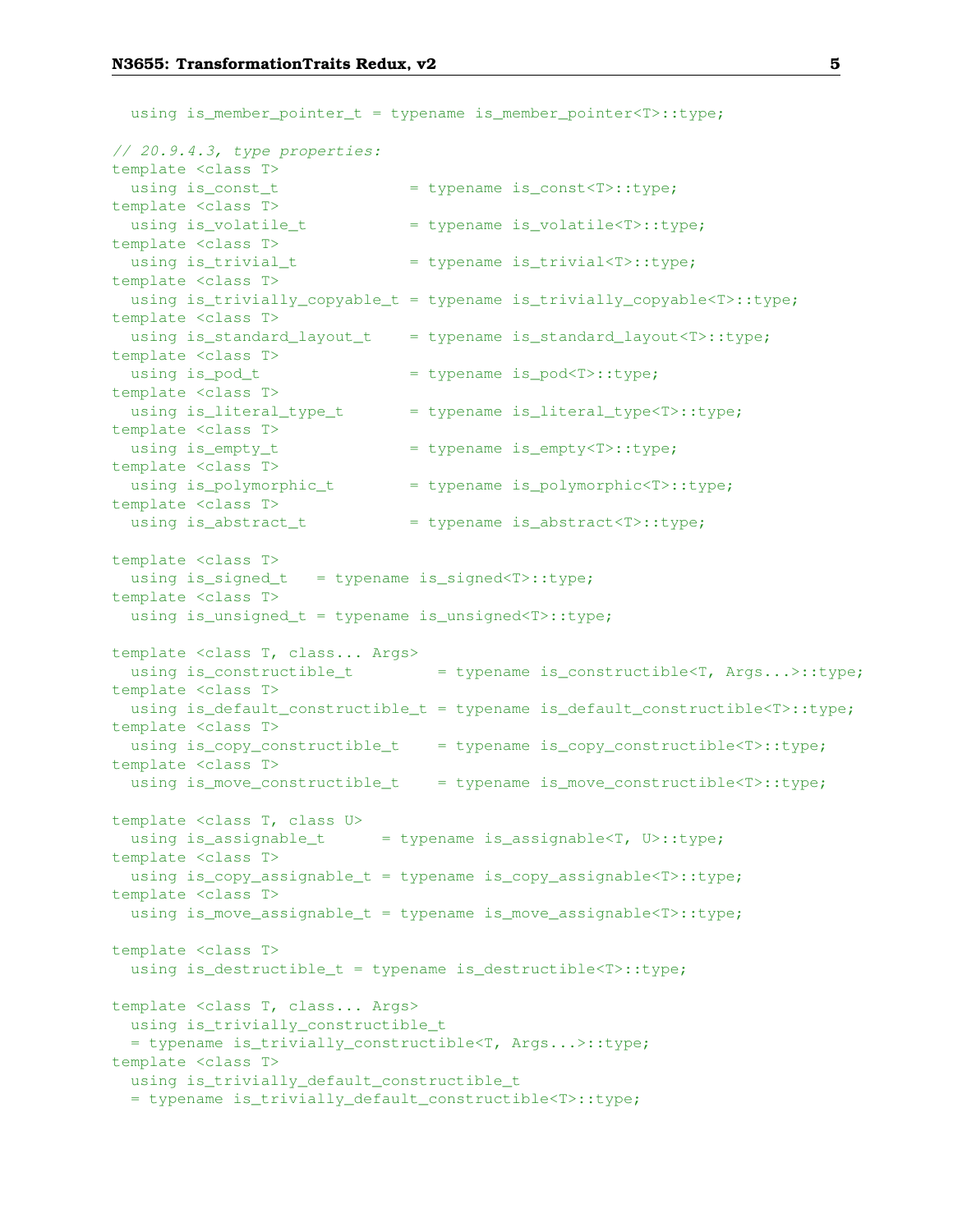```
template <class T>
 using is_trivially_copy_constructible_t
  = typename is_trivially_copy_constructible<T>::type;
template <class T>
 using is_trivially_move_constructible_t
  = typename is_trivially_move_constructible<T>::type;
template <class T, class U>
 using is_trivially_assignable_t
 = typename is_trivially_assignable<T, U>::type;
template <class T>
 using is_trivially_copy_assignable_t
  = typename is_trivially_copy_assignable<T>::type;
template <class T>
 using is_trivially_move_assignable_t
 = typename is_trivially_move_assignable<T>::type;
template <class T>
 using is_trivially_destructible_t
 = typename is_trivially_destructible<T>::type;
template <class T, class... Args>
 using is_nothrow_constructible_t
 = typename is_nothrow_constructible<T, Args...>::type;
template <class T>
 using is_nothrow_default_constructible_t
  = typename is_nothrow_default_constructible<T>::type;
template <class T>
 using is_nothrow_copy_constructible_t
  = typename is_nothrow_copy_constructible<T>::type;
template <class T>
 using is_nothrow_move_constructible_t
  = typename is_nothrow_move_constructible<T>::type;
template <class T, class U>
 using is_nothrow_assignable_t = typename is_nothrow_assignable<T, U>::type;
template <class T>
 using is_nothrow_copy_assignable_t = typename is_nothrow_copy_assignable<T>::type;
template <class T>
 using is_nothrow_move_assignable_t = typename is_nothrow_move_assignable<T>::type;
template <class T>
 using is_nothrow_destructible_t = typename is_nothrow_destructible<T>::type;
template <class T>
  using has_virtual_destructor_t = typename has_virtual_destructor<T>::type;
// 20.9.5, type property queries:
template <class T>
 using alignment_of_t = typename alignment_of<T>::type;
template <class T>
 using rank_t = typename rank<T>::type;
template <class T, unsigned I = 0>
 using extent_t = typename extent<T, I>::type;
// 20.9.6, type relations:
```